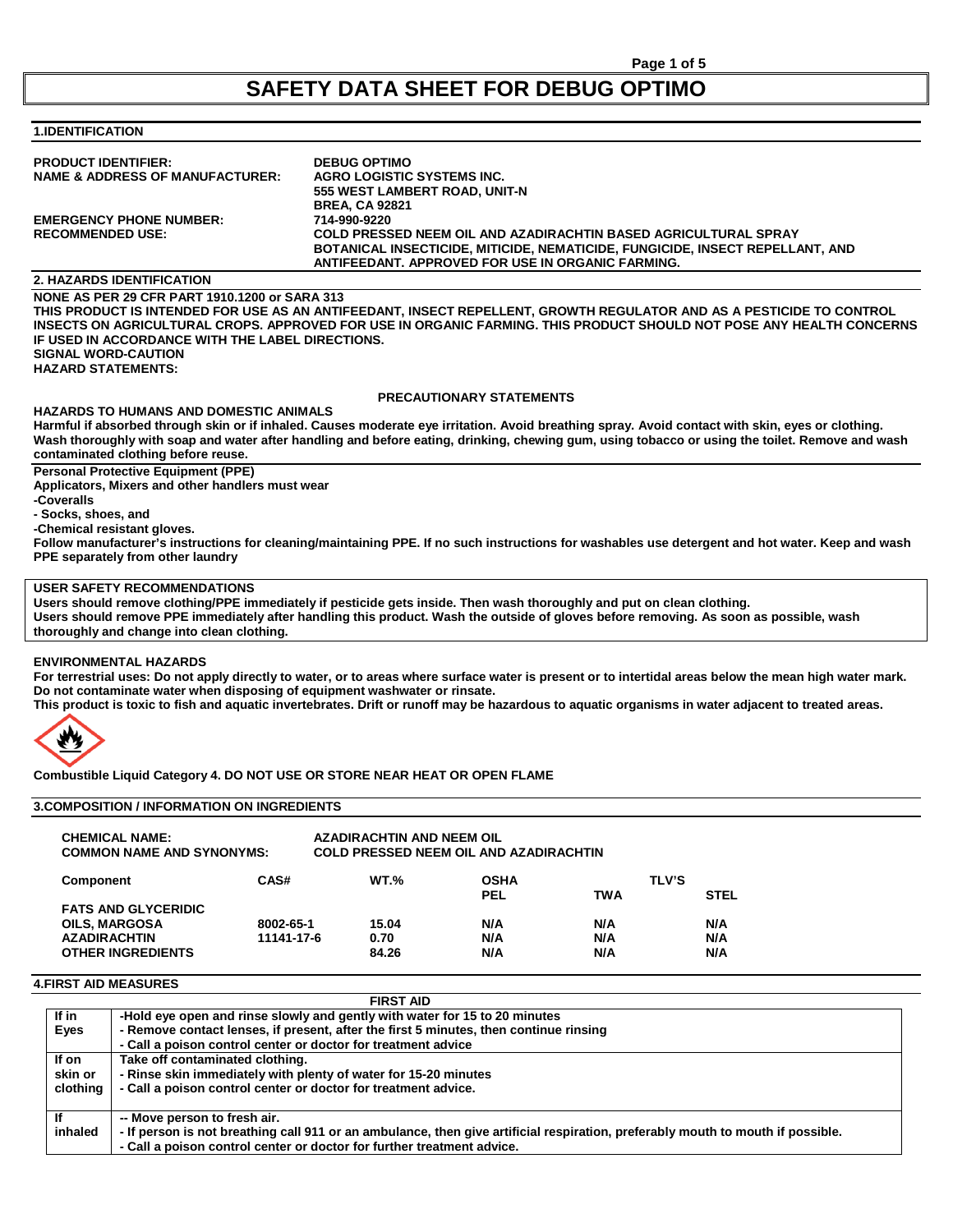#### **HOT LINE NUMBER**

**Have the product container or label with you when calling a poison control center or doctor, or going for treatment. For emergency information concerning this product, call the National Pesticides Information Center (NPIC) at 1-800-858-7378 seven days a week, 6:30AM to 4:30PM Pacific Time (NPIC Web Site[: www.npic.orst.edu\)](http://www.npic.orst.edu/).**

| <b>5. FIRE FIGHTING MEASURES</b>     |                                                                                                             |
|--------------------------------------|-------------------------------------------------------------------------------------------------------------|
| <b>FLASH POINT:</b>                  | 152.6 Degrees F                                                                                             |
| <b>FLAMMABLE LIMITS:</b>             | ΝA                                                                                                          |
| <b>EXTINGUSHING MEDIA:</b>           | <b>WATER, CO<sub>2</sub>, POLYMER FOAM</b>                                                                  |
| <b>SPECIAL PROCEDURES</b>            |                                                                                                             |
| FOR FIRE FIGHTING:                   | FIRE FIGHTERS SHOULD BE EQUIPPED WITH SELF-CONTAINED BREATHING APPARATUS AND PROTECTIVE<br><b>CLOTHING.</b> |
| <b>UNUSUAL HAZARDS:</b>              | <b>FLAMMABLE LIQUID. KEEP AWAY FROM OPEN FLAME. HEAT OR SPARKS.</b>                                         |
| <b>NFPA HAZARD CLASSIFICATION:</b>   | <b>FIRE HAZARD</b><br><b>HEALTH HAZARD 1</b><br>3<br><b>REACTIVITY</b><br>0                                 |
| <b>6.ACCIDENTAL RELEASE MEASURES</b> |                                                                                                             |
|                                      |                                                                                                             |

**STEPS TO BE TAKEN IN THE EVENT OF A SPILL OR DISCHARGE:**

**TAKE UP WITH SAND OR OTHER ABSORBANT MATERIAL AND PLACE IN CONTAINER FOR LATER DISPOSAL. WASH DOWN THE AREA WITH WATER**

#### **DISPOSAL PROCEDURE:**

BURY OR INCINERATE IN ACCORDANCE WITH ALL APPLICABLE FEDERAL, STATE, AND LOCAL ENVIRONMENTAL REGULATIONS.<br>VENTILATION: USE ADEQUATE GENERAL LOCAL EXHAUST VENTILATION TO **VENTILATION: USE ADEQUATE GENERAL LOCAL EXHAUST VENTILATION TO KEEP VAPOR OR MIST LEVELS AS LOW AS POSSIBLE.**

**RESPIRATORY** 

**HIGH, USE AN APPROPRIATE RESPIRATOR OR DUST MASK.**

**NONE REQUIRED WHERE ADEQUATE VENTILATION CONDITIONS EXIST. IF AIRBORNE CONCENTRATION IS** 

**EYE/ SKIN PROTECTION: SAFETY GOGGLES, CHEMICAL RESISTANT GLOVES, COVERALLS, SHOES AND SOCKS.**

**\_\_\_\_\_\_\_\_\_\_\_\_\_\_\_\_\_\_\_\_\_\_\_\_\_\_\_\_\_\_\_\_\_\_\_\_\_\_\_\_\_\_\_\_\_\_\_\_\_\_\_\_\_\_\_\_\_\_\_\_\_\_\_\_\_\_\_\_\_\_\_\_\_\_\_\_\_\_\_\_\_\_\_\_\_\_\_\_\_\_\_\_\_\_\_\_\_\_\_\_\_\_\_\_\_\_\_\_\_\_**

**Combustible. Do not use or store near heat or open flame.**

#### **7.HANDLING AND STORAGE**

#### **SPECIAL PRECAUTIONS: KEEP CONTAINER TIGHTLY CLOSED. STORE IN A COOL AND DRY PLACE (BETWEEN 60 DEGREES F AND 80 DEGREES F). SUITABLE FOR ANY GENERAL CHEMICAL STORAGE AREA. AVOID PERSONAL CONTACT AND HANDLE WITH CARE IN ACCORDANCE WITH GOOD INDUSTRIAL PRACTICES. 8.EXPOSURE CONTROLS/PERSONAL PROTECTION**

**\_\_\_\_\_\_\_\_\_\_\_\_\_\_\_\_\_\_\_\_\_\_\_\_\_\_\_\_\_\_\_\_\_\_\_\_\_\_\_\_\_\_\_\_\_\_\_\_\_\_\_\_\_\_\_\_\_\_\_\_\_\_\_\_\_\_\_\_\_\_\_\_\_\_\_\_\_\_\_\_\_\_\_\_\_\_\_\_\_\_\_\_\_\_\_\_\_\_\_\_\_\_\_\_\_\_\_\_\_\_\_\_\_**

| <b>CARCINOGENICITY:</b> | NTP: NO IARC: NO       | <b>Z LIST: NO</b> | <b>OSHA REG: NO</b>                                                  |
|-------------------------|------------------------|-------------------|----------------------------------------------------------------------|
| <b>EFFECTS OF</b>       |                        |                   |                                                                      |
| <b>OVEREXPOSURE:</b>    | <b>NOT KNOWN</b>       |                   |                                                                      |
| TARGET ORGANS:          | <b>NONE IDENTIFIED</b> |                   |                                                                      |
| <b>ROUTES OF ENTRY:</b> |                        |                   | <b>INHALATION, INGESTION, SKIN CONTACT, EYE CONTACT, ABSORPTION.</b> |

**TOXICOLOGICAL INFORMATION:**

**ORAL LD50 = >5000 mg/kg; DERMAL LD50 = >2000 mg/kg; INHALATION LC50= >1.34 mg/liter DERMAL IRRITATION= Non Irritant; ACUTE EYE IRRITATION= Non Irritant; SKIN SENSITIZATION: Non sensitizer**

**HAZARDS TO HUMANS AND DOMESTIC ANIMALS**

**Harmful if absorbed through skin or if inhaled. Causes moderate eye irritation. Avoid breathing spray. Avoid contact with skin, eyes or clothing. Wash thoroughly with soap and water after handling and before eating, drinking, chewing gum, using tobacco or using the toilet. Remove and wash contaminated clothing before reuse.**

**Personal Protective Equipment (PPE)**

**Applicators, Mixers and other handlers must wear**

**- Socks, shoes, and** 

**-Chemical resistant gloves.**

**Follow manufacturer's instructions for cleaning/maintaining PPE. If no such instructions for washables use detergent and hot water. Keep and wash PPE separately from other laundry**

**<sup>-</sup>Coveralls**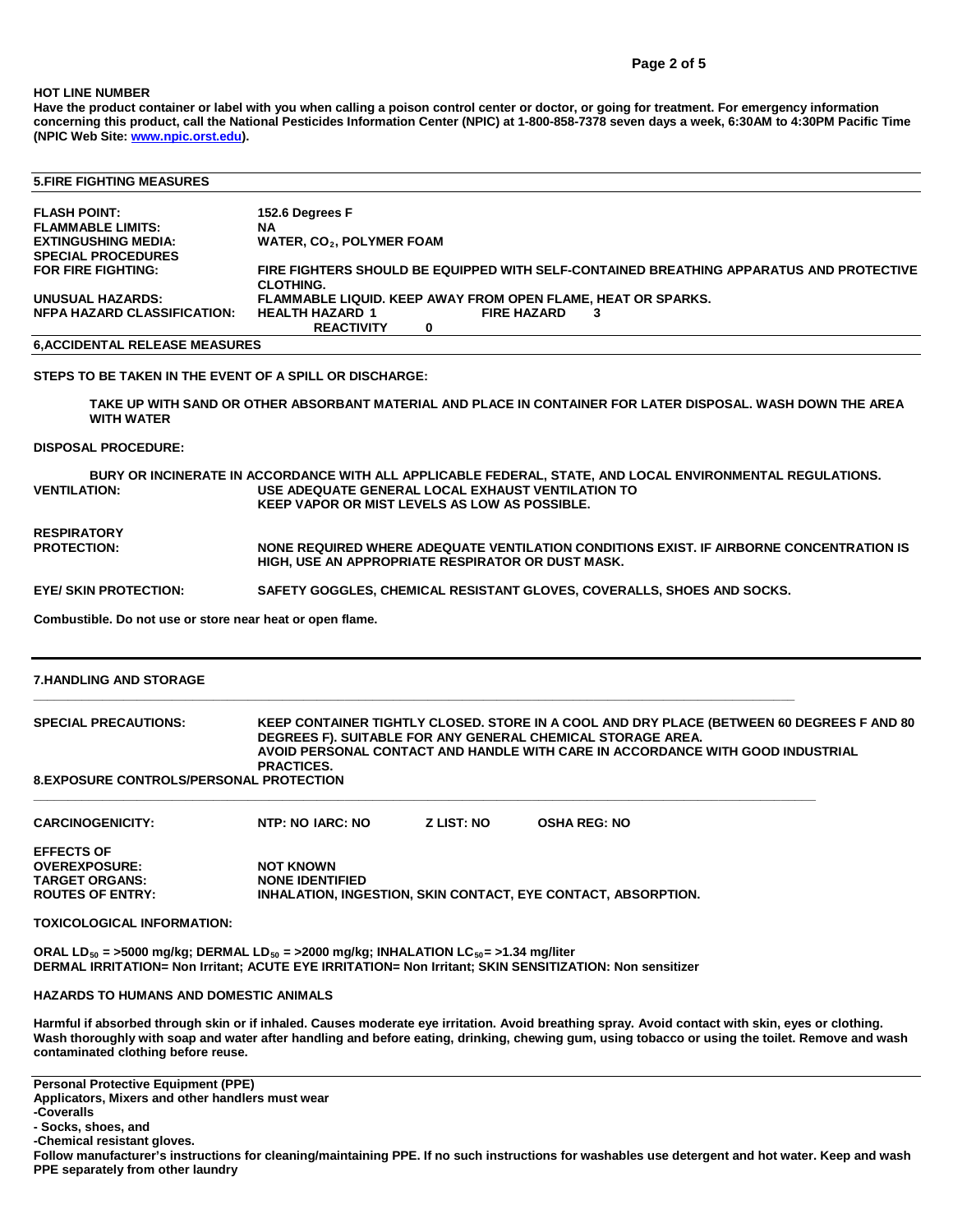# **USER SAFETY RECOMMENDATIONS**

**Users should remove clothing/PPE immediately if pesticide gets inside. Then wash thoroughly and put on clean clothing. Users should remove PPE immediately after handling this product. Wash the outside of gloves before removing. As soon as possible, wash thoroughly and change into clean clothing.**

## **9.PHYSICAL CHEMICAL PROPERTIES**

| <b>APPEARANCE:</b><br><b>UPPER/LOWER FLAMMABILITY</b><br>ODOR:<br><b>VAPOR PRESSURE:</b><br>pH:<br><b>RELATIVE DENSITY:</b><br><b>MELTING/FREEZING POINT:</b><br><b>SOLUBILITY IN WATER:</b><br><b>BOILING POINT:</b><br><b>FLASH POINT:</b><br><b>EVAPORATION RATE:</b><br><b>PARTITION COEFFICIENT:</b><br><b>AUTO-IGNITION TEMPERATURE:</b><br><b>DECOMPOSITION TEMPERATURE:</b><br><b>VISCOSITY:</b><br><b>STORAGE STABILITY:</b><br><b>STABILITY:</b><br><b>CONDITIONS TO AVOID:</b><br><b>INCOMPATIBLES:</b><br><b>POLYMERIZATION:</b><br><b>DECOMPOSITION</b><br><b>PRODUCTS:</b> | <b>DARK BROWN LIQUID</b><br>>152 DEGREES F<br><b>CHARACTERISTIC NUTTY ODOR</b><br>N/A<br>4.66<br>0.935<br><b>LIQUID/ 60 DEGREES F</b><br><b>DISPERSIBLE</b><br>>209°F<br>>152 DEGREES F<br>N/A<br>N/A<br>N/A<br>N/A<br>62 cps<br>STABLE AT ROOM TEMPERATURE FOR 24 MONTHS.<br><b>STABLE</b><br><b>NONE DOCUMENTED</b><br><b>NONE</b><br><b>WILL NOT OCCUR</b><br><b>CARBON MONOXIDE</b> |
|------------------------------------------------------------------------------------------------------------------------------------------------------------------------------------------------------------------------------------------------------------------------------------------------------------------------------------------------------------------------------------------------------------------------------------------------------------------------------------------------------------------------------------------------------------------------------------------|-----------------------------------------------------------------------------------------------------------------------------------------------------------------------------------------------------------------------------------------------------------------------------------------------------------------------------------------------------------------------------------------|
| <b>10.STABILITY AND REACTIVITY</b>                                                                                                                                                                                                                                                                                                                                                                                                                                                                                                                                                       |                                                                                                                                                                                                                                                                                                                                                                                         |
| <b>REACTIVITY DATA:</b>                                                                                                                                                                                                                                                                                                                                                                                                                                                                                                                                                                  |                                                                                                                                                                                                                                                                                                                                                                                         |
| <b>STABILITY:</b><br><b>CONDITIONS TO AVOID:</b><br><b>INCOMPATIBLES:</b><br><b>POLYMERIZATION:</b><br><b>DECOMPOSITION PRODUCTS:</b>                                                                                                                                                                                                                                                                                                                                                                                                                                                    | <b>STABLE</b><br><b>NONE DOCUMENTED</b><br><b>NONE</b><br><b>WILL NOT OCCUR</b><br><b>CARBON MONOXIDE</b>                                                                                                                                                                                                                                                                               |
| <b>CHEMICAL STABILITY:</b>                                                                                                                                                                                                                                                                                                                                                                                                                                                                                                                                                               | <b>STABLE UNDER AMBIENT TEMPERATURE</b>                                                                                                                                                                                                                                                                                                                                                 |
| <b>STABILIZER:</b><br>PHYSICAL APPEARANCE:                                                                                                                                                                                                                                                                                                                                                                                                                                                                                                                                               | <b>NONE REQUIRED</b><br>UNCHANGED UNDER AMBIENT TEMPERATURE                                                                                                                                                                                                                                                                                                                             |
| OTHER:                                                                                                                                                                                                                                                                                                                                                                                                                                                                                                                                                                                   |                                                                                                                                                                                                                                                                                                                                                                                         |
| <b>POLYMERIZATION:</b><br><b>CONDITIONS TO AVOID:</b><br><b>INCOMPATIBLE MATERIALS:</b><br><b>HAZARDOUS DECOMPOSITIONS PRODUCTS NONE</b>                                                                                                                                                                                                                                                                                                                                                                                                                                                 | <b>WILL NOT OCCUR</b><br><b>EXTREME COLD AS PRODUCT WILL SOLIDIFY</b><br><b>COPPER PRODUCTS, ALKALINE PRODUCTS</b>                                                                                                                                                                                                                                                                      |
| <b>11.TOXICOLOGICAL INFORMATION</b>                                                                                                                                                                                                                                                                                                                                                                                                                                                                                                                                                      |                                                                                                                                                                                                                                                                                                                                                                                         |
| <b>ROUTES OF EXPOSURE:</b><br><b>EFFECTS OF OVEREXPOSURE:</b><br><b>TARGET ORGANS:</b>                                                                                                                                                                                                                                                                                                                                                                                                                                                                                                   | INHALATION, INGESTION, SKIN CONTACT, EYE CONTACT, ABSORPTION<br><b>NOT KNOWN</b><br><b>NONE IDENTIFIED</b>                                                                                                                                                                                                                                                                              |
| <b>CARCINOGENICITY:</b>                                                                                                                                                                                                                                                                                                                                                                                                                                                                                                                                                                  |                                                                                                                                                                                                                                                                                                                                                                                         |
| NTP:<br>IARC:                                                                                                                                                                                                                                                                                                                                                                                                                                                                                                                                                                            | NO<br>NO.                                                                                                                                                                                                                                                                                                                                                                               |
| Z LIST:<br><b>OSHA REG:</b>                                                                                                                                                                                                                                                                                                                                                                                                                                                                                                                                                              | <b>NO</b><br><b>NO</b>                                                                                                                                                                                                                                                                                                                                                                  |
| ORAL LD <sub>50</sub><br><b>DERMAL LD<sub>50</sub></b><br><b>INHALATION LC<sub>50</sub>:</b><br><b>DERMAL IRRITATION:</b><br><b>ACUTE EYE IRRITATION:</b><br><b>SKIN SENSITIZATION:</b>                                                                                                                                                                                                                                                                                                                                                                                                  | =>5000MG/KG<br>=> 2000 MG/KG<br>$=$ >1.34 MG/LITER<br><b>NON IRRITANT</b><br><b>NON IRRITANT</b><br><b>NON SENSITIZER</b>                                                                                                                                                                                                                                                               |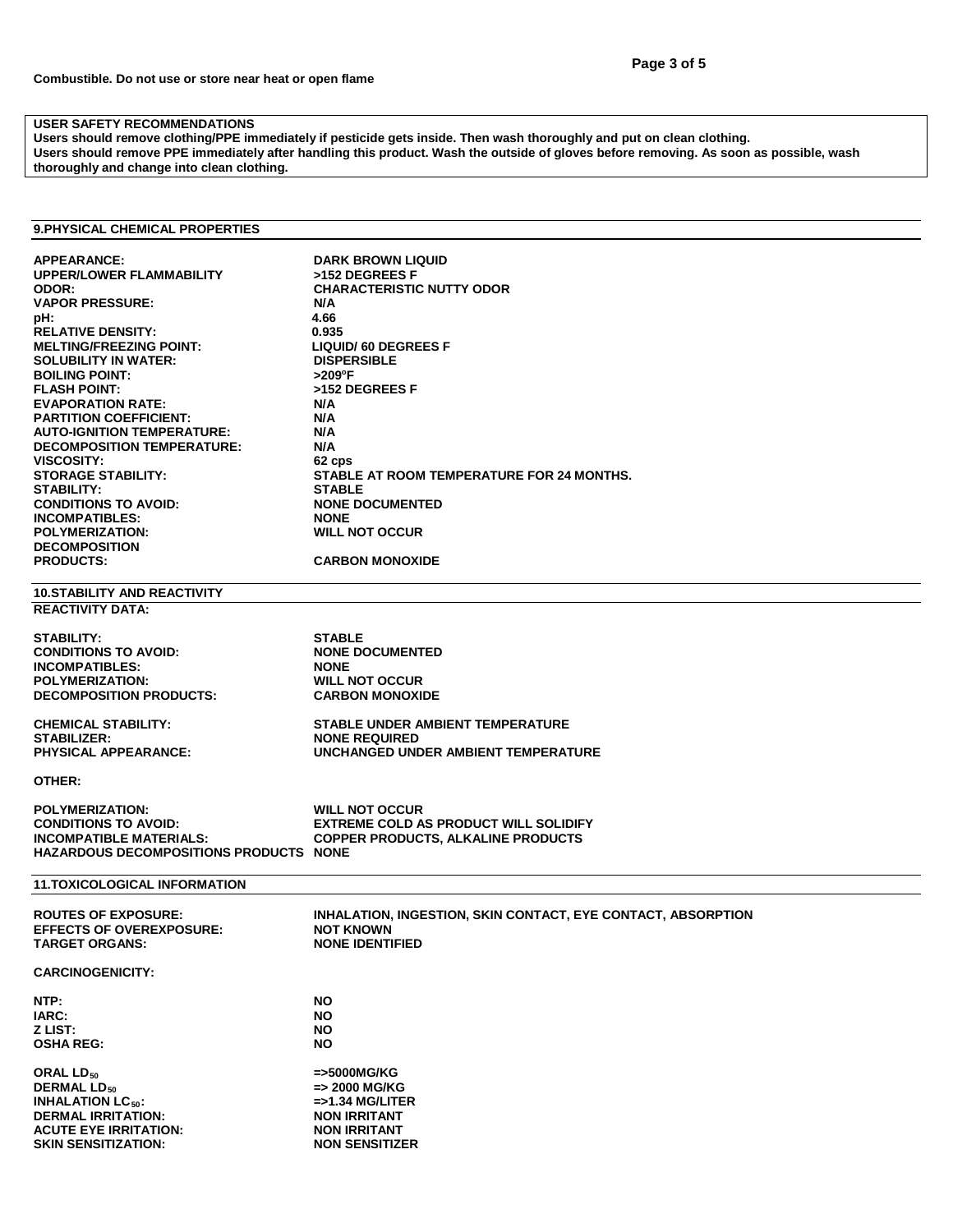#### **Page 4 of 5**

**Harmful if absorbed through skin or if inhaled. Causes moderate eye irritation. Avoid breathing spray. Avoid contact with skin, eyes or clothing. Wash thoroughly with soap and water after handling and before eating, drinking, chewing gum, using tobacco or using the toilet. Remove and wash contaminated clothing before reuse.**

**Combustible. Do not use or store near heat or open flame**

**\_\_\_\_\_\_\_\_\_\_\_\_\_\_\_\_\_\_\_\_\_\_\_\_\_\_\_\_\_\_\_\_\_\_\_\_\_\_\_\_\_\_\_\_\_\_\_\_\_\_\_\_\_\_\_\_\_\_\_\_\_\_\_\_\_\_\_\_\_\_\_\_\_\_\_\_\_\_\_\_\_\_\_\_\_\_\_\_\_\_\_\_\_\_\_\_\_\_\_\_\_\_\_\_\_\_\_\_\_\_\_\_\_ 12.ECOLOGICAL INFORMATION**

#### **ENVIRONMENTAL HAZARDS**

**For terrestrial uses: Do not apply directly to water, or to areas where surface water is present or to intertidal areas below the mean high water mark. Do not contaminate water when disposing of equipment washwater or rinsate.**

**This product is toxic to fish and aquatic invertebrates. Drift or runoff may be hazardous to aquatic organisms in water adjacent to treated areas.**

| <b>PARTITION COEFFCIENT:</b>     | LOW KOW (OCTANOL/WATER)                            |
|----------------------------------|----------------------------------------------------|
| OZONE LAYER DEPLETION POTENTIAL: | <b>NONE</b>                                        |
| GLOBAL WARMING POTENTIAL:        | <b>NONE</b>                                        |
| <b>BIODEGRADATION:</b>           | 2 YEARS SHELF STORAGE LIFE AT AMBIENT TEMPERATURE. |

#### **13.DISPOSAL CONSIDERATIONS**

**DO NOT CONTAMINATE WATER, FOOD, OR FEED BY STORAGE AND DISPOSAL.**

**PESTICIDE STORAGE: KEEP IN ORIGINAL PACKAGING IN COOL AND DRY PLACE AWAY FROM SUNLIGHT AND FOODSTUFFS. DO NOT REFRIGERATE.**

**FOR COMMERCIAL AGRICULTURAL USE:**

**PESTICIDE DISPOSAL: WASTES RESULTING FROM THE USE OF THIS PRODUCT MAY BE DISPOSED OF ON-SITE OR AT AN APPROVED WASTE DISPOSAL FACILITY.**

**CONTAINER DISPOSAL: Nonrefillable Container. Do not reuse or refill this container. Triple rinse (or equivalent) promptly after emptying. Triple rinse as follows: Empty the remaining contents into the application equipment or a mix tank and drain for 10 seconds after the flow begins to drip. Fill the container full with water and recap. Shake for 10 seconds. Pour rinsate into application equipment or a mix tank or store rinsate for later use or disposal. Drain for 10 seconds after the flow begins to drip. Repeat this procedure two more times. Then offer for recycling, if available, or puncture or dispose of in a sanitary landfill, or by incineration. Do not burn unless allowed by state and local ordinances.**

## **14.TRANSPORT INFORMATION**

| UN NUMBER:<br>UN PROPER SHIPPING NAME:<br><b>TRANSPORT HAZARD CLASS:</b><br><b>PACKAGING GROUP NUMBER:</b><br><b>ENVIRONMENTAL HAZARDS:</b>                              | <b>NONE</b><br><b>NONE</b><br>N/A<br>Ш<br>For terrestrial uses: Do not apply directly to water, or to areas where surface water is present or to<br>intertidal areas below the mean high water mark. Do not contaminate water when disposing of<br>equipment washwater or rinsate. This product is toxic to fish and aquatic invertebrates. Drift or runoff<br>may be hazardous to aquatic organisms in water adjacent to treated areas. |
|--------------------------------------------------------------------------------------------------------------------------------------------------------------------------|------------------------------------------------------------------------------------------------------------------------------------------------------------------------------------------------------------------------------------------------------------------------------------------------------------------------------------------------------------------------------------------------------------------------------------------|
| <b>GUIDANCE FOR TRANSPORT IN BULK:</b><br><b>TECHNICAL SHIPPING NAME:</b><br>DOT LABEL:<br><b>DOT PLACARD:</b><br><b>GHS CATEGORY:</b><br>NFPA:<br><b>OSHA:</b><br>ANSI: | DO NOT TRANSPORT IN BULK<br><b>NEEM OIL</b><br><b>NONE</b><br><b>NONE</b><br>4<br><b>CLASS IIIA</b><br><b>FLAMMABLE</b><br><b>COMBUSTIBLE</b>                                                                                                                                                                                                                                                                                            |

#### **15.REGULATORY INFORMATION**

#### **EPA- PRECAUTIONARY LABELLING**

#### **SIGNAL WORD- CAUTION**

**HARMFUL IF ABSORBED THROUGH SKIN OR IF INHALED. CAUSES MODERATE EYE IRRITATION. AVOID CONTACT WITH SKIN, EYES OR CLOTHING. AVOID BREATHING SPRAY. REMOVE CONTAMINATED CLOTHING AND WASH CLOTHING BEFORE REUSE. WASH THOROUGHLY WITH SOAP AND WATER AFTER HANDLING.**

**DO NOT APPLY DIRECTLY TO WATER, OR TO AREAS WHERE SURFACE WATER IS PRESENT OR TO INTERTIDAL AREAS BELOW THE MEAN HIGH WATER MARK. DO NOT CONTAMINATE WATER WHEN CLEANING EQUIPMENT OR DISPOSING OF EQUIPMENT WASH WATERS OR RINSATE. THIS PRODUCT IS TOXIC TO FISH AND AQUATIC INVERTIBRATES**

**Combustible. Do not use or store near heat or open flame**